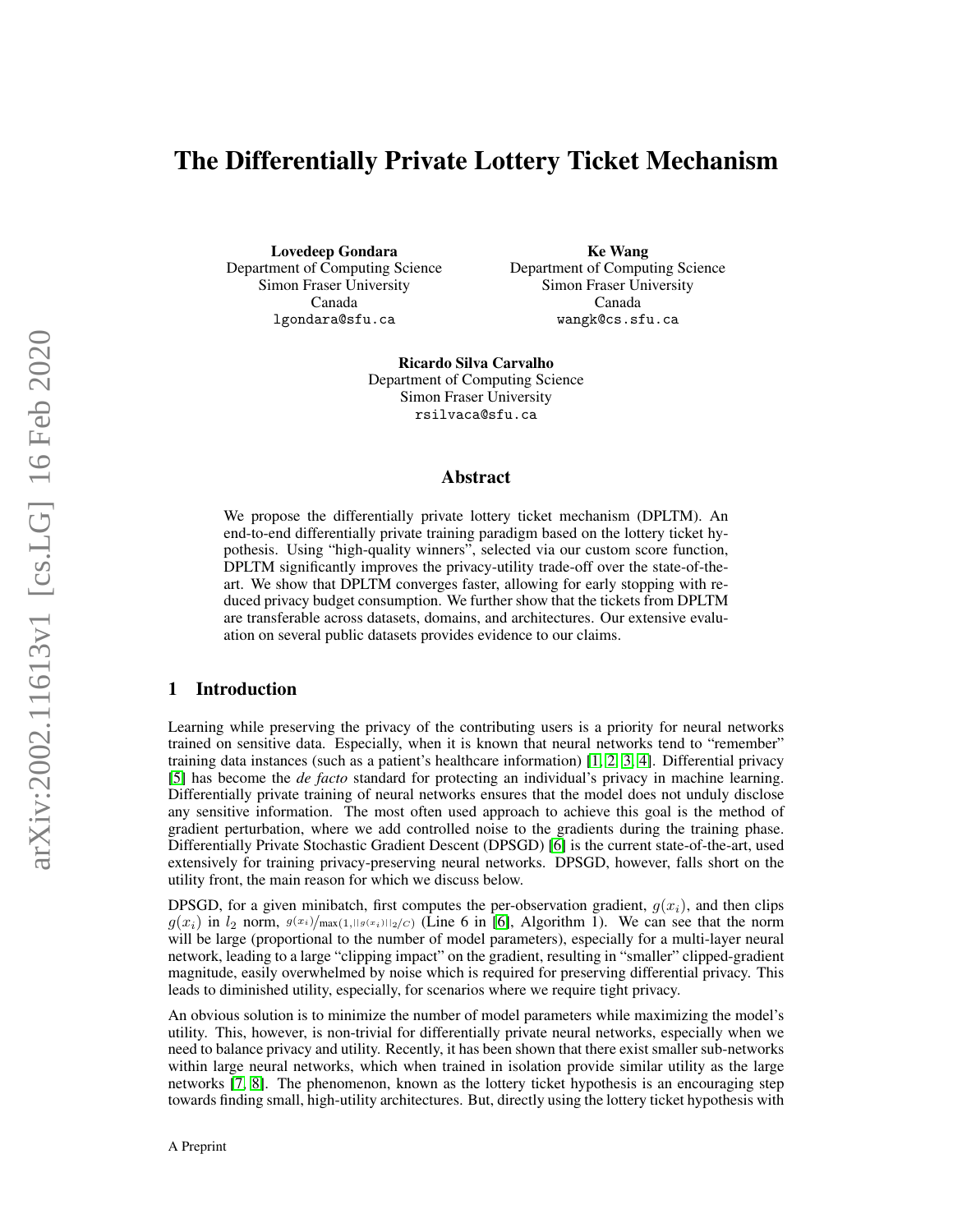differential privacy is non-trivial as we need to ensure the complete process (from ticket selection to training the winning ticket) is end-to-end differentially private.

As a potential solution to improve the privacy-utility bottleneck in differentially private neural networks, we propose the Differentially Private Lottery Ticket Mechanism (DPLTM). To ensure differential privacy in DPLTM, we use a three-tiered approach. In phase 1, we create the lottery tickets following the principles of the lottery ticket mechanism. In phase 2, we select the winning ticket with differential privacy, making sure that we pick the winner with a small number of model parameters and high utility via our custom score function (details in Section [3.3.1\)](#page-4-0). After differentially private selection of the winning ticket, our phase 3 trains the winning architecture with differential privacy. In summary, our main contributions in this work are as follows:

- 1. We propose DPLTM, the differentially private lottery ticket mechanism, an end-to-end differentially private extension of the lottery ticket hypothesis. With the aid of "best" winning tickets, selected via our custom score function, DPLTM significantly improves the privacyutility trade-off over the state-off-the-art.
- 2. Due to the reduced noise impact in DPLTM, we show that DPLTM converges at a faster rate compared to DPSGD, leading to a smaller privacy budget consumption and better utility if early stopping is desired.
- 3. We show that the winning tickets in DPLTM are "transferable" across datasets, domains, and model architectures. Leading to the possibility of ticket generation and selection on any public dataset, resulting in lower privacy cost.
- 4. Using five real-life datasets, we show that DPLTM significantly outperforms DPSGD on all datasets, and for all privacy budgets.

# 2 Preliminaries

We use this section to introduce differential privacy and the lottery ticket hypothesis.

### 2.1 Differential Privacy

Differential privacy [\[5\]](#page-11-4) provides us with formal and provable privacy guarantees, with the intuition that a randomized algorithm behaves similarly on "similar" input datasets, formally

<span id="page-1-0"></span>**Definition 1.** (Differential privacy [\[5\]](#page-11-4)) *A randomized mechanism*  $M: D^n \to \mathbb{R}^d$  preserves  $(\epsilon, \delta)$ *differentially privacy if for any pair of neighbouring databases (x, y*  $\in D<sup>n</sup>$ *) such that*  $d(x, y) = 1$ *, and for all sets* S *of possible outputs:*

$$
Pr[\mathcal{M}(x) \in \mathcal{S}] \le e^{\epsilon} Pr[\mathcal{M}(y) \in \mathcal{S}] + \delta
$$

Intuitively, Definition [1](#page-1-0) states that for any pair of two neighboring datasets,  $x, y$ , differing on any one row, a randomized mechanism  $\mathcal{M}$ 's outcome does not change by more than a multiplicative factor of  $e^{\epsilon}$ . Moreover, the guarantee fails with probability no larger than  $\delta$ . If  $\delta = 0$ , we have pure- $\epsilon$  differential privacy.

The Exponential Mechanism (EM) [\[9\]](#page-11-8) is a well-known tool for providing differential privacy. Defined by a range R, privacy parameter  $\epsilon$ , and a score function  $u : \mathcal{X}^N \times \tilde{\mathcal{R}} \to \mathbb{R}$  that maps a dataset to the utility scores, given a dataset  $D \in \mathcal{X}^N$ , the EM defines a probability distribution over  $\mathcal{R}$ according to the utility score. In other words, the EM is more likely to output some  $r \in \mathcal{R}$  with higher utility scores, formally

Definition 2. (Exponential Mechanism [\[9\]](#page-11-8)) *The exponential mechanism* M(D, u, R) *selects and outputs an element*  $r \in \mathcal{R}$  *with probability proportional to* 

$$
\exp\left(\frac{\epsilon u(D,r)}{2\Delta u}\right)
$$

where  $\Delta u$  is the sensitivity ( $\Delta u = \max_{r \in \mathcal{R}} \max_{X,X':||X-X'||\leq 1} |u(X,r) - u(X',r)|$ ) of the score *function.*

In terms of privacy guarantees, the exponential Mechanism provides  $\epsilon$ - differential privacy [\[9\]](#page-11-8)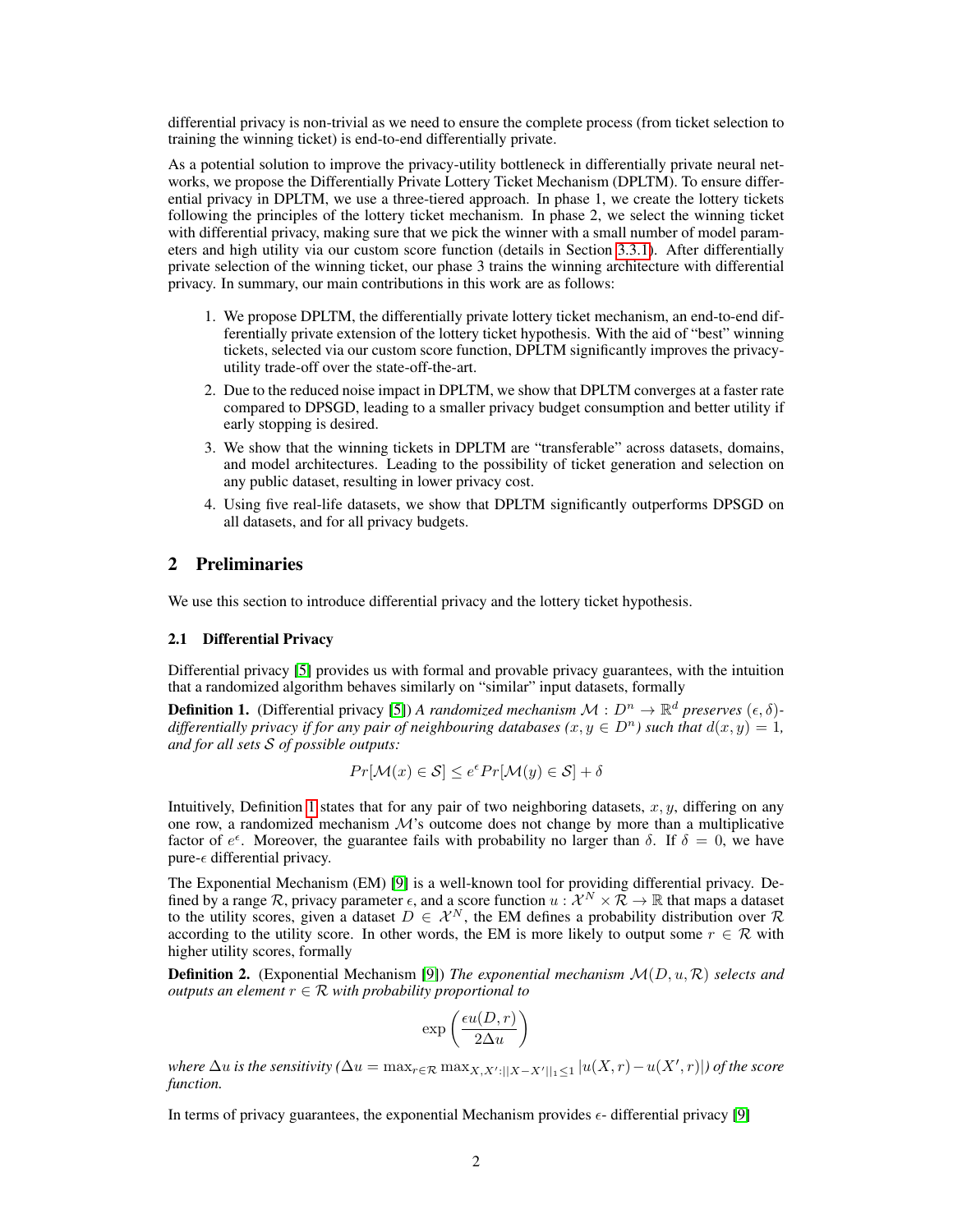### 2.2 Lottery Ticket Hypothesis

The Lottery Ticket Hypothesis was proposed by Frankle & Carbin [\[7\]](#page-11-6), where interestingly, it was shown that randomly initialized neural networks contain small subnetworks, which when trained in isolation, can provide similar utility as the full network. To get the subnetworks, we train a network for  $\mathcal I$  iterations, prune  $p\%$  of its weights (of smallest magnitude), and reset the weights of the pruned network to original initialization, to be trained again. This process ensures that for  $n$  rounds, each round prunes  $p^{1/n}\%$  of the weights. Such pruned, small subnetworks, with high utility are known as "winning tickets" from the lottery mechanism.

# 3 Differentially Private Lottery Ticket Mechanism

#### 3.1 Overview

We start by providing an overview of DPLTM. Using the input dataset,  $X$ , we generate and store multiple "lottery-tickets", each with a varying number of model parameters. Then, using our custom score function (details follow), we *privately* select a winning ticket, where our score function ensures the desired balance between the number of model parameters and the model utility. After selecting the winner, we train the winning architecture with differential privacy. Our total privacy cost, hence, is composed of two separate parts, selecting the winning ticket and training the winning ticket. We present the complete process succinctly as Algorithm [1](#page-3-0) followed by a walk-through.

### 3.2 DPLTM Walkthrough

Next we provide phase by phase walkthrough of DPLTM.

*Phase 1 (Generating lottery tickets)*: We start with generating lottery tickets required for DLPTM. At this stage, we are not yet concerned about privacy. So we use the non-private lottery ticket mechanism with our input dataset X, and generate T number of lottery tickets  $(t_i; i \in [1, \dots, T])$ . Specifically, we use iterative pruning version of the lottery ticket mechanism, where using the pruning parameter, p, at each ticket iteration, we remove  $p\%$  of model parameters with the smallest magnitude. This results in  $T$  tickets with a successively smaller number of parameters. Results from each ticket (accuracy on the test set,  $\mathcal{A}_i, i \in [1,T]$ ) are stored along with the fraction of parameters  $(C_i, i \in [1, T])$  remaining in the model. For further use, we also store the mask  $m'_i$  from each ticket and the randomly initialized initial parameters  $\theta_0$ .

*Phase 2 (Selecting a winning ticket with differentially privacy)*: After generating candidate tickets, we need to select a winning ticket that can be subsequently trained with differential privacy. But, picking a winner is non-trivial for two reasons, first as the tickets are generated using sensitive data, we cannot directly pick a winner, that is, we need differential privacy for selecting the winning ticket, second, we need to pick a winner such that the winner has an adequate balance between the number of model parameters (smaller the better) and the model performance (higher the better). As a solution, we use the Exponential Mechanism (EM) [\[9\]](#page-11-8) to pick our winner with differential privacy. And to balance the number of model parameters and the utility, we define our custom score function using the combination of the accuracy achieved by the ticket on the test set and the proportion of parameters left in the network (more details in Sections [3.3.1](#page-4-0) and [3.4\)](#page-5-0).

*Phase 3 (Training the winning ticket with differential privacy)*: After we select our winning ticket with differential privacy in phase 2, now we need to train our "winner" architecture so the final model is differentially private. We do so by using the method similar to the differentially private stochastic gradient descent (DPSGD) [\[6\]](#page-11-5) for the training of our winning ticket. This, in contrast to DPSGD's naive implementation, now only trains a "sub-network" with a significantly small number of model parameters. And hence provides significantly better utility, reasons for which we discussed at length in the Introduction. Our extensive empirical evaluation in Section [4](#page-6-0) provides evidence for this claim.

Next, we provide formal privacy guarantees for DPLTM. We start with introducing the EM for DPLTM with our custom score function.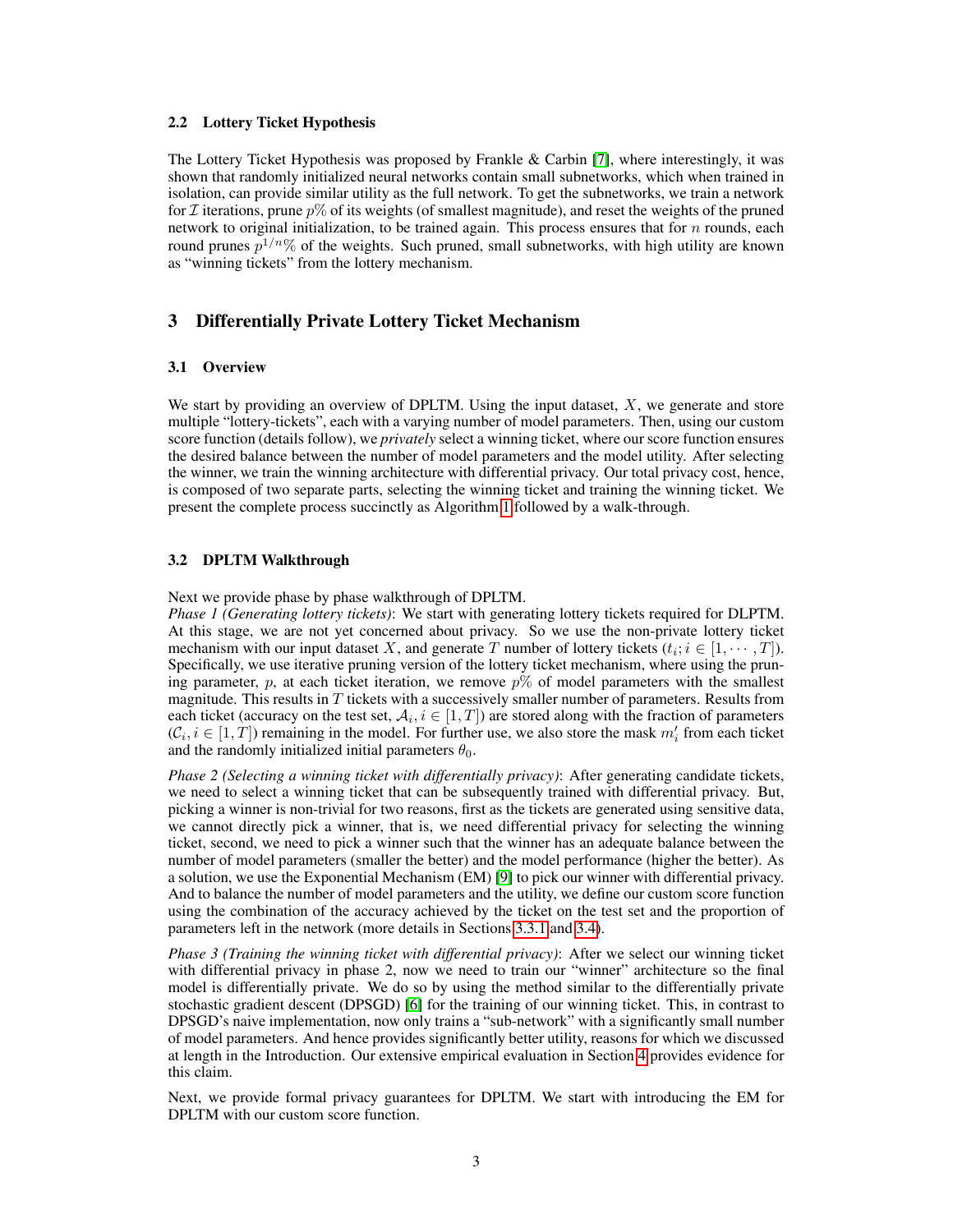<span id="page-3-0"></span>Algorithm 1 Differentially Private Lottery Ticket Mechanism (DPLTM)

**Require:** Dataset: X, Total privacy budget:  $(\epsilon, \delta)$ , Pruning percent: p, Number of tickets: T, Ticket training iterations:  $\mathcal{I}$ , final model training iterations:  $I$ , Neural Network:  $f$ , Initial model parameters:  $\theta_0$ , Initial mask: m, Privacy budget for ticket selection:  $\epsilon_1$ , Privacy budget for ticket training:  $\epsilon_2$ , δ, Constant for score function: ν, Minibatch size: L, Clipping factor: C, Learning rate:  $\eta$ *Phase 1 – Generating Lottery Tickets* 1: **procedure**  $LTG(f,m,\theta_0)$ 2: Randomly initialize  $f(X, m \odot \theta_0); m = 1^{|\theta_0|}$ <br>3: for  $i \in T$  do for  $i \in T$  do 4: Train  $f(X, m \odot \theta_0)$  for *I* iterations, to get  $f(X, m \odot \theta_{\mathcal{I}})$ <br>5: Prune  $p\%$  of parameters from  $\theta_{\mathcal{T}}$ , creating a new mask  $m'$ Prune  $p\%$  of parameters from  $\theta_{\mathcal{I}}$ , creating a new mask  $m'$ 6: Reset the remaining parameters to their values in  $\theta_0$ <br>7:  $f(X, m' \odot \theta_0)$  is the lottery ticket  $f(X, m' \odot \theta_0)$  is the lottery ticket 8: Store the mask  $m'$ , initial parameters  $\theta_0$ , proportion of remaining model parameters c, and the performance of the lottery ticket  $a$  on the test set 9: Let  $m = m'$ 10: end for 11: **return**  $C, A, M, \theta_0 \triangleright$  The collection of parameter proportions, model utilities, masks, and initial parameters;  $c_i \in \mathcal{C}, a_i \in \mathcal{A}, m'_i \in M; i \in [1, T]$ 12: end procedure *Phase 2 – Selecting a Winning Ticket* 13: **procedure** DPWT( $C, A, \epsilon_1$ ) 14: Calculate score  $\mathcal{S}(\mathcal{C}, \mathcal{A}) = \mathcal{A}(1 - \nu \mathcal{C})$ 15: Select a winning ticket,  $\mathcal{T}$ , with probability,  $P = \frac{\exp(\frac{\epsilon_1 \mathcal{S}}{2\Delta})}{\sum_{k=1}^{N} P_{k}}$  $\sum_{T} \exp(\frac{\epsilon_1 \mathcal{S}}{2\Delta})$ 16: return  $\tau$ 17: end procedure *Phase 3 – Training the Winning Ticket* 18: **procedure**  $DPTWT(T)$ 19: Initialize the network, f, with mask and initial values from the winning ticket  $\mathcal T$ 20: for  $k \in I$  do 21: Take a minibatch with sampling probability  $L/N$ 22: For each  $x_i \in L$ , compute gradient  $g_k(x_i) = \nabla_{\theta_k} \mathcal{L}(\theta_k, x_i)$ <br>
23:  $\hat{a}_k = \frac{1}{\tau} (\sum g_k(x_i) / \max(1, \frac{||g_k(x_i)||_2}{\tau}) + \mathcal{N}(0, \sigma^2 C^2 I))$ 23:  $\hat{g}_k = \frac{1}{L} \left( \sum_i g_k(x_i) / \max(1, \frac{||g_k(x_i)||_2}{C}) + \mathcal{N}(0, \sigma^2 C^2 I) \right)$ 24:  $\theta_{k+1} \rightarrow \theta_k - \eta_k \hat{g}_k$ 25: end for 26: end procedure

4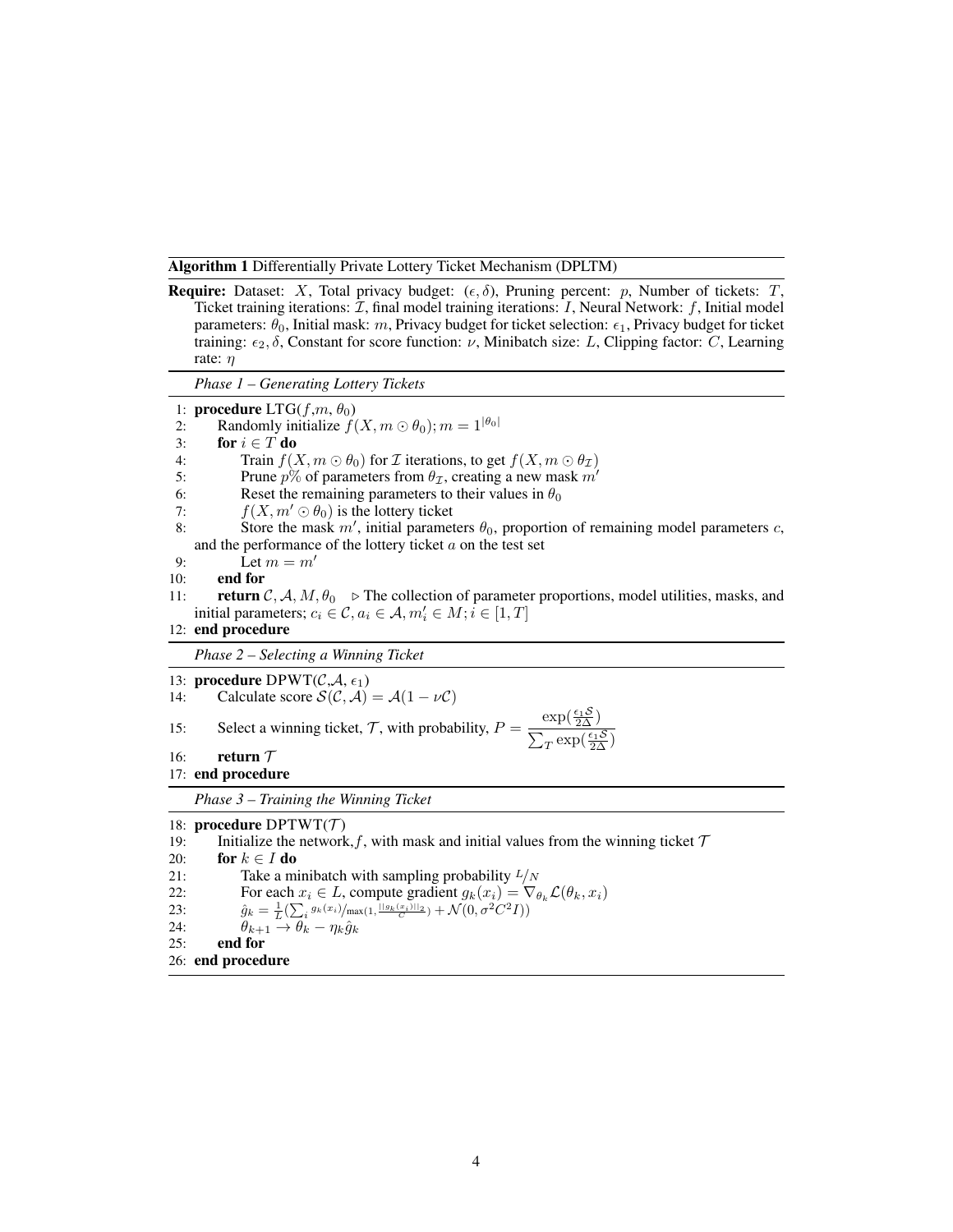#### 3.3 Differential Privacy Guarantees of DPLTM

As seen in Algorithm [1,](#page-3-0) our first phase of generating candidate tickets is non-private. Differential privacy comes into play in phase 2, where we pick a winning ticket with differential privacy. Hence, we start with privacy guarantees of phase 2.

### <span id="page-4-0"></span>3.3.1 Selecting a Winning Ticket

For the Exponential Mechanism (EM), as discussed in preliminaries, we need to define a score/utility function that assigns a higher score to "good" outputs. For DPLTM, we define the score function as follows

$$
S(C, A) = A \times (1 - (\nu C))
$$
 (1)

where  $A$  is the classification accuracy on the test set for the given network configuration (ticket),  $C$  is the proportion of remaining weights in the network, and  $\nu$  is a constant. We discuss some properties of the score function in detail in the following section (Section [3.4\)](#page-5-0).

After defining the score function, we sample our winning ticket with probability

$$
P = \frac{\exp(\frac{\epsilon_1 \mathcal{S}}{2\Delta})}{\sum_{T} \exp(\frac{\epsilon_1 \mathcal{S}}{2\Delta})}
$$
(2)

where P is the probability of picking a ticket,  $\epsilon_1$  is the privacy budget for EM, and  $\Delta$  is the sensitivity of the score/utility function. Tickets with "higher" score function have a higher probability of getting selected compared to the tickets with a lower score.

**Lemma 1.** *Sensitivity*  $(\Delta)$  *of the score function, S, is*  $|1 - \nu|$ *, for*  $\nu > 1$ *.* 

*Proof.* We can write the score function as

$$
\begin{aligned} \mathcal{S}(\mathcal{C}, \mathcal{A}) &= \mathcal{A} \times (1 - (\nu \mathcal{C})) \\ &= \mathcal{A} - \mathcal{A} \nu \mathcal{C} \end{aligned} \tag{3}
$$

Using the definition of neighbouring datasets, we have the sensitivity as

$$
|\max((\mathcal{A} - \mathcal{A}\nu\mathcal{C})) - (\mathcal{A}' - \mathcal{A}'\nu\mathcal{C}'))|
$$
 (4)

where  $A', C'$  are "neighbouring" to  $A, C$ .

$$
\leq |\max(\mathcal{A} - \mathcal{A}\nu\mathcal{C} - \mathcal{A}' + \mathcal{A}'\nu\mathcal{C}')|
$$
  

$$
\leq |\max(\mathcal{A} - \mathcal{A}' - \nu(\mathcal{A}\mathcal{C} - \mathcal{A}'\mathcal{C}'))|
$$
 (5)

using  $\nu > 1$ , for the worse case scenarios  $(\mathcal{A}, \mathcal{C} = 1, \mathcal{A}', \mathcal{C}' = 0$ , and  $\mathcal{A}, \mathcal{C} = 0, \mathcal{A}', \mathcal{C}' = 1)$ , we get  $\mathcal{S}(\mathcal{C}, \mathcal{A}) = |1 - \nu|$  $\Box$ 

**Theorem 1.** *Phase 2 (Selecting a winning ticket) is*  $(\epsilon_1)$  *- differentially private.* 

*Proof.* We consider the scenario where the EM outputs some element  $r \in \mathcal{R}$  on two neighbouring datasets,  $X, X'$ .

$$
\frac{Pr[\mathcal{M}(X, u, \mathcal{R}) = r]}{Pr[\mathcal{M}(X', u, \mathcal{R}) = r]} = \frac{\left(\frac{\exp(\frac{\epsilon_1 u(X, r)}{2\Delta u})}{\sum_{r' \in \mathcal{R}} \exp(\frac{\epsilon_1 u(X, r')}{2\Delta u})}\right)}{\left(\frac{\exp(\frac{\epsilon_1 u(X', r)}{2\Delta u})}{\sum_{r' \in \mathcal{R}} \exp(\frac{\epsilon_1 u(X', r')}{2\Delta u})}\right)}
$$
(6)  

$$
= \left(\frac{\exp(\frac{\epsilon_1 u(X, r)}{2\Delta u})}{\exp(\frac{\epsilon_1 u(X', r))}{2\Delta u})}\right) \cdot \left(\frac{\sum_{r' \in \mathcal{R}} \exp(\frac{\epsilon_1 u(X, r')}{2\Delta u})}{\sum_{r' \in \mathcal{R}} \exp(\frac{\epsilon_1 u(X', r')}{2\Delta u})}\right)
$$
(7)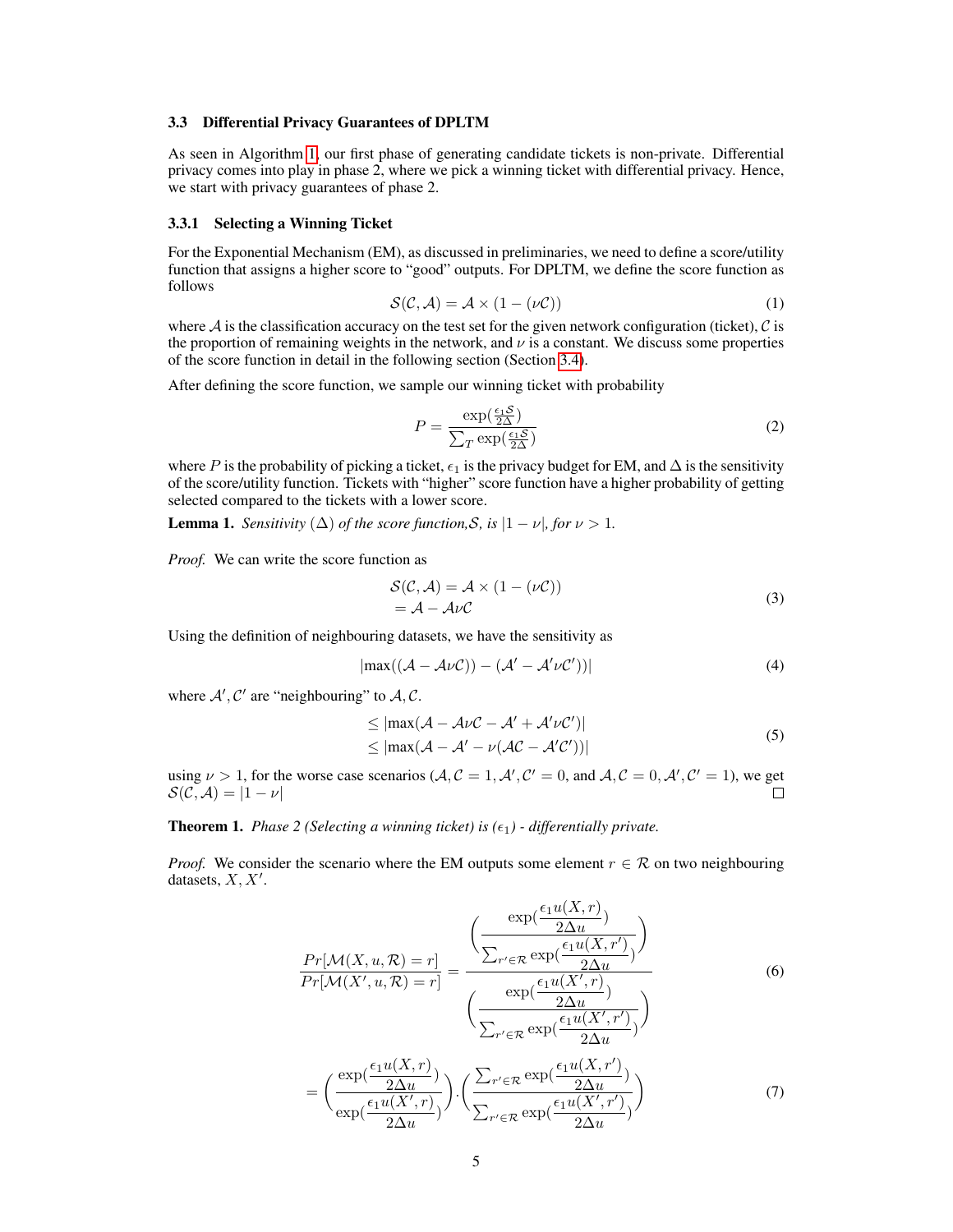$$
= \exp\left(\frac{\epsilon_1(u(X,r') - u(X',r'))}{2\Delta u}\right) \cdot \left(\frac{\sum_{r' \in \mathcal{R}} \exp(\frac{\epsilon_1 u(X,r')}{2\Delta u})}{\sum_{r' \in \mathcal{R}} \exp(\frac{\epsilon_1 u(X',r')}{2\Delta u})}\right)
$$
(8)

$$
\leq \exp\left(\frac{\epsilon_1}{2}\right) \cdot \exp\left(\frac{\epsilon_1}{2}\right) \cdot \left(\frac{\sum_{r' \in \mathcal{R}} \exp\left(\frac{\epsilon_1 u(X, r')}{2\Delta u}\right)}{\sum_{r' \in \mathcal{R}} \exp\left(\frac{\epsilon_1 u(X', r')}{2\Delta u}\right)}\right) \tag{9}
$$

$$
\leq \exp(\epsilon_1) \tag{10}
$$

$$
\Box
$$

### 3.3.2 Training the Winning Ticket

After we select our winning ticket with differential privacy in phase 2. Our next step is to train the winning architecture in a differentially private fashion. For this step, we use the training process similar to DPSGD [\[6\]](#page-11-5). Specifically, after calculating the per-observation gradients for a minibatch, we clip the gradients (line 25 in Algorithm [1\)](#page-3-0) by their  $l_2$  norm, scaled by a constant C, to enforce sensitivity, and then add appropriate Gaussian noise to ensure differential privacy, formally

**Theorem 2.** *Phase 3 (Training the winning ticket) is*  $(\epsilon_2, \delta)$  *- differentially private, if we chose* **Theorem 2.** Phase<br> $\sigma \geq c \frac{L/N\sqrt{I\log(1/\delta)}}{f}$  $\epsilon_2$ 

*Proof.* Proof is similar to [\[6\]](#page-11-5) using  $\epsilon_2$  and I and is omitted here for space constraints.

 $\Box$ 

### 3.3.3 Putting it All Together

After generating the lottery tickets, selecting the winner with differential privacy, and the differentially private training of the winning ticket, we are now ready to "put it all together" and state the overall privacy guarantees of our proposed method (DPLTM).

<span id="page-5-2"></span>**Theorem 3.** *Algorithm [1](#page-3-0) is* ( $\epsilon$ ,  $\delta$ ) - *differentially private, with*  $\epsilon > 0$ ,  $\delta > 0$ 

*Proof.* We have already shown that phase 2 is  $\epsilon_1$ -differentially private and phase 3 is  $\epsilon_2$ ,  $\delta$ differentially private. Using the "naive" composition  $[5]$ <sup>[1](#page-5-1)</sup>, it is easy to see that the Algorithm [1](#page-3-0) is  $\epsilon$ ,  $\delta$ -differentially private, with  $\epsilon = \epsilon_1 + \epsilon_2$  and  $\delta = \delta$ . П

### <span id="page-5-0"></span>3.4 Discussion

We use this section to discuss some interesting properties of DPLTM. A first observation is the seamless integration of differential privacy with the lottery ticket mechanism in DPLTM, making it accessible for implementation, while providing significantly better utility compared to the "naive" DPSGD (Experiments in Section [4](#page-6-0) support this claim). As per earlier discussions, the success of our method is hinged on the existence of a winning ticket with *fewer* number of model parameters and high utility. So it is vital that out of all available tickets, the probability of selecting the winner with a small number of model parameters and high accuracy is high. Our custom utility function  $S$  strives to achieve this goal by ensuring that the selection process does not degenerate to uniform random sampling. In particular, the utility function assigns more weight to the models with high accuracy and a small number of model parameters, where importance of either is modulated using the constant  $\nu$ , large  $\nu$  assigns more weight to C (proportion of model parameters in the ticket). For good utility with tight privacy, we advocate using large values for  $\nu(\nu \gg 1)$  as most tickets have comparative performance, hence it is of best interest to select the ticket with smallest number of model parameters.

As we observe from Theorem [3,](#page-5-2) total privacy budget for our method is composed of two parts. The privacy budget from the EM phase used to select the winning ticket and the privacy budget to train the winning ticket. Hence, we need to decide on the overall privacy budget split. That is, the portion

<span id="page-5-1"></span> $<sup>1</sup>$ As we are only composing two mechanisms, advanced composition is not necessary.</sup>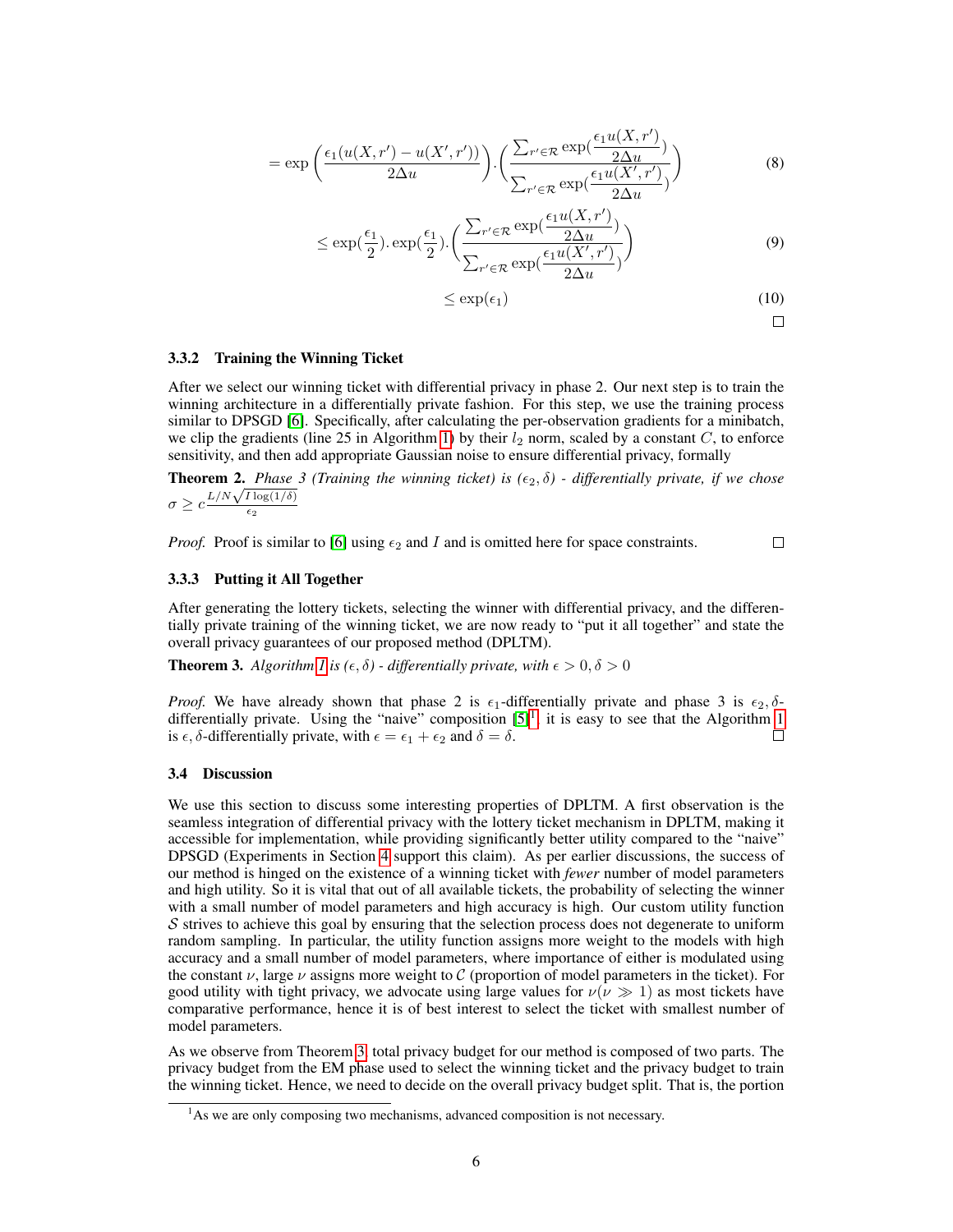of the budget to allocate to the drawing of the winning ticket and the portion of the privacy budget for the training of the winning ticket. We advocate dedicating a *large* proportion of the privacy budget to the training of the winning ticket and a small portion for selecting the winning ticket. With our custom utility function, a small privacy budget suffices for selecting a "good" ticket (empirical evidence provided in Section [4\)](#page-6-0). A question the readers might ask: Why can't we train the full network differentially privately when generating lottery tickets? That is, why do we produce nonprivate tickets first and then train a differentially private model. The answer is simple, as differential privacy composes by iteration for minibatch stochastic gradient descent, training multiple networks using the methodology described in Algorithm [1](#page-3-0) would result in a large privacy budget, and hence, noisier models, providing worse utility compared to our proposed method.

# <span id="page-6-0"></span>4 Experiments

Now we provide empirical evidence on various datasets to support our claim that our proposed method (DPLTM) significantly outperforms DPSGD. We begin by describing the datasets.

### 4.1 Datasets

<span id="page-6-1"></span>For our empirical evaluation, we use five publicly available datasets. Dataset details are provided in Table [1.](#page-6-1)

| Dataset         | <b>Attributes</b> | <b>Observations</b> | Class |
|-----------------|-------------------|---------------------|-------|
| <b>MNIST</b>    | 784               | 60000               | 10    |
| <b>HAR</b>      | 521               | 10299               |       |
| Fashion-MNIST   | 784               | 60000               | 10    |
| Kuzushiji-MNIST | 784               | 60000               | 10    |
| ISOLET          | 617               | 7797                | 26.   |

Table 1: Dataset details, Attributes is the dataset dimensionality, Observations are the number of rows, and Class is the number of classes in the classification target.

### 4.2 Setup

For generating lottery tickets (phase 1), our implementation is based on the publicly available source code<sup>[2](#page-6-2)</sup>. Our underlying base model is a fully connected neural network with three layers. Hidden layers use ReLU [\[10\]](#page-11-9) as the activation function. Learning rate is kept fixed at 0.1 and minibatch size is kept fixed at 400. We set the pruning percent,  $p$ , at 30% for the first two layers and 20% for the last layer. Which means that for each subsequent ticket, the model will prune 30% of the weights compared to the previous ticket for the first two layers and 20% of the weights for the final layer. To generate lottery tickets, the mechanism is run for 5000 iterations  $(\mathcal{I})$  for each ticket. Differentially private training of the winning ticket is run for 50 epochs.

DPSGD's implementation is based on the publicly available source code<sup>[3](#page-6-3)</sup>. Clipping norm for DPSGD and DPLTM is set at a constant of 1 for all experiments. All the rest of the hyperparameters, including the underlying model architecture, are the same for DPSGD as in DPLTM to ensure a fair comparison.

If the input dataset does not have a predefined train/test partition, we use 80/20 split, with 20% of the dataset used as the test set. All models are run for 10 iterations and we report the average results. For privacy,  $\delta$  is kept fixed at 10<sup>-5</sup> with  $\epsilon$  varied as required and reported. For our model, the privacy budget split is set at 90/10. That is, we reserve 90% of the privacy budget for the differentially private training of the winning ticket and 10% for the differentially private selection of the winning ticket.  $\nu$  is kept fixed at 50 for all experiments.

<span id="page-6-2"></span> $^{2}$ <https://github.com/google-research/lottery-ticket-hypothesis>

<span id="page-6-3"></span> $3$ <https://github.com/tensorflow/privacy>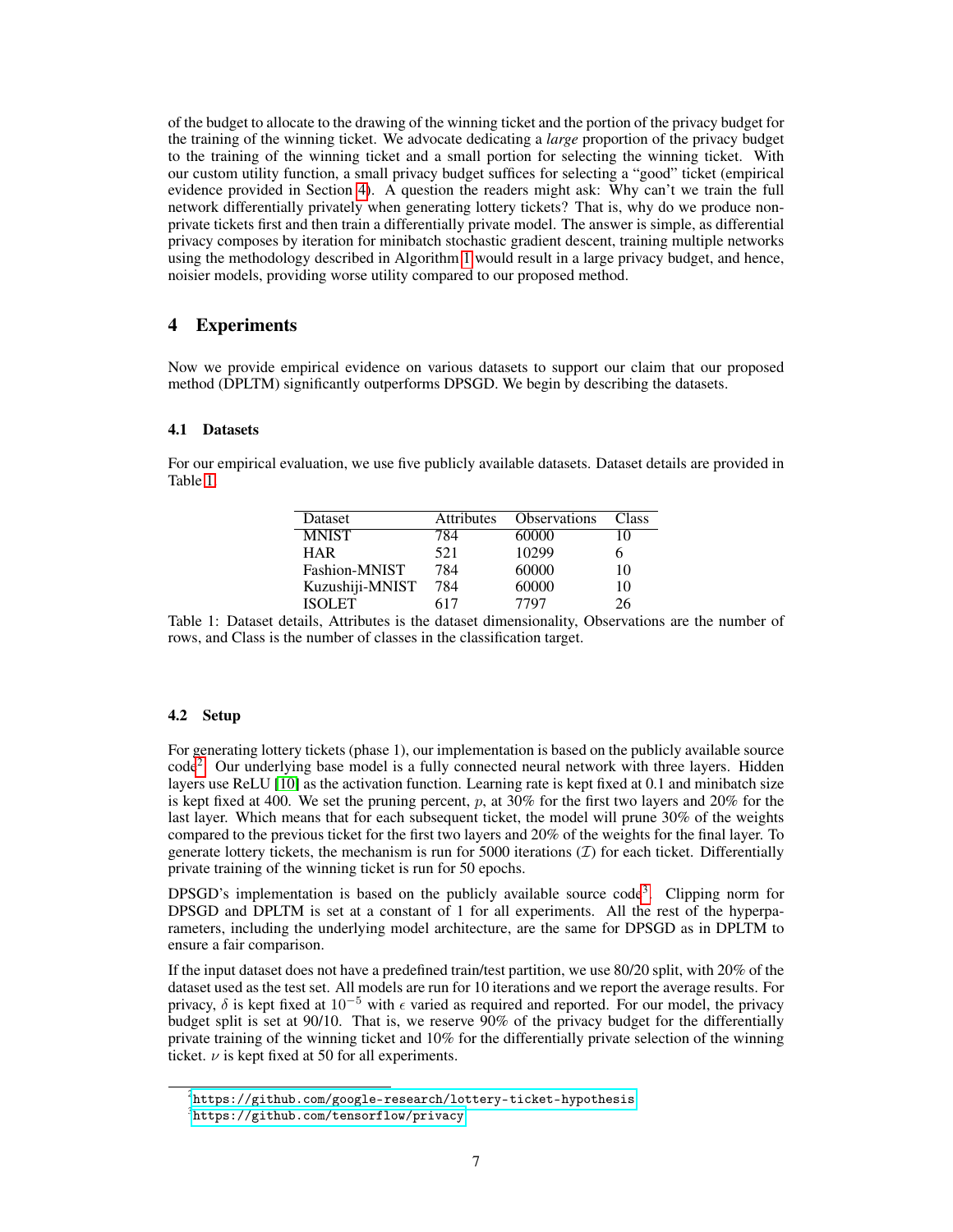<span id="page-7-0"></span>

Figure 1: Main comparison: Our proposed method, DPLTM (red line) significantly outperforms our competitor, DPSGD (blue line) on all datasets and for all privacy budgets. The non-noisy model (provided as an upper bound on the performance achievable using this architecture) is presented as the green line. Error bars on the plot represent the standard deviation.

### 4.3 Main Comparison

Figure [1](#page-7-0) shows the results of our main comparison with DPSGD. First and the obvious observation is that our proposed model (DPLTM, red line) significantly outperforms our competitor (DPSGD, blue line) with an average 14% margin of improvement over all settings and datasets. This provides evidence for our earlier claim that our proposed method provides significantly better utility compared to DPSGD. The second observation is as the privacy budget gets tighter ( $\epsilon$  decreases), the performance gap between our proposed method (DPLTM) and DPSGD increases. That is, DPLTM is "robust" compared to DPSGD. The performance gap is specifically larger for small datasets (HAR and ISOLET), as naive DPSGD suffers from worse utility degradation when dataset size is small, due to the interplay between the clipping and sampling probability (See Algorithm 1 and Theorem 1 of [\[6\]](#page-11-5)).

The utility boost is observed due to the reasons discussed in the introduction. That is, in DPLTM, we consistently select the *winning architecture* with small number of model parameters and high performance compared to the full model used in DPSGD<sup>[4](#page-7-1)</sup>. Hence the "clipping" has a relatively diminished impact on DPLTM's performance compared to DPSGD, leading to overall better utility and robust models. This also aids in faster convergence for our method, which we study in detail in the next section.

### 4.4 Convergence and Early Stopping

As we briefly mentioned earlier, DPLTM provides *faster* convergence compared to DPSGD, and hence allows for early stopping with reduced consumption of the total privacy budget. This is made possible by keeping track of the privacy loss at each iteration and stopping when the desired accuracy/privacy budget is reached. Here we investigate the claim in detail. We keep the experimental setup the same as in the previous section, with the privacy budget fixed at  $\epsilon = 1$ ,  $\delta = 10^{-5}$ . Figure [2](#page-8-0) shows the results. Main plots show the accuracy on the test set as a function of the number of epochs. To focus on the convergence during earlier iterations (when privacy consumption is low), we have provided "inset" plots that are the zoomed version of the highlighted area on the main plot (including first 15 epochs).

<span id="page-7-1"></span><sup>&</sup>lt;sup>4</sup>DPLTM consistently selects winning tickets with total parameters  $\leq 10\%$  of the full model.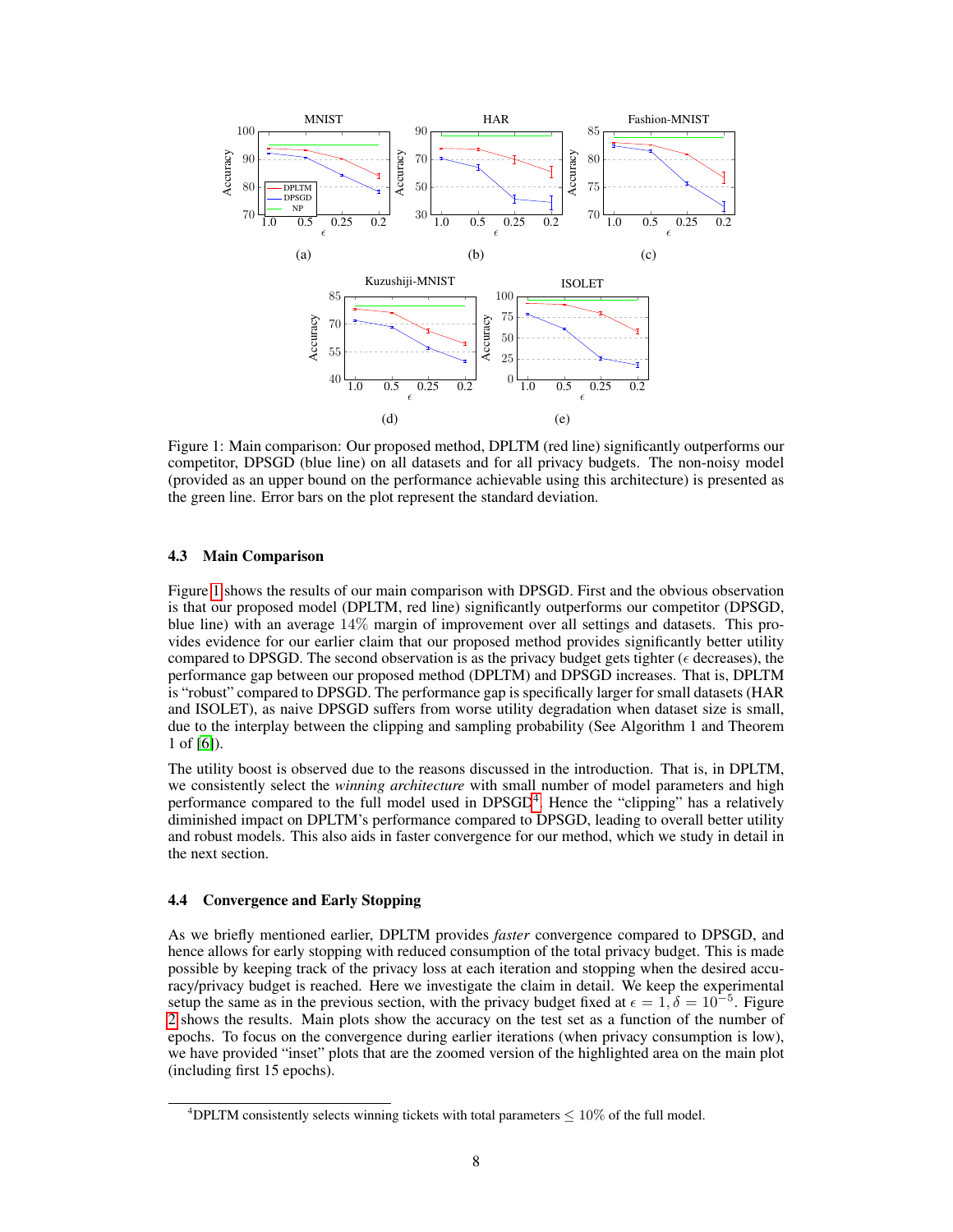<span id="page-8-0"></span>

Figure 2: Convergence vs the number of epochs for DPLTM and DPSGD. Red line is our proposed method (DPLTM), the blue line is the competitor (DPSGD). The X-axis shows the number of epochs and Y-axis shows the accuracy on the test set. "Inset" plots show the zoomed version of the highlighted area to focus on the plot region when privacy consumption is low. Black dots on the zoomed version signify the points where both models have consumed privacy,  $\epsilon = 0.3$ . We can observe that DPLTM converges much faster compared to DPSGD with a significant performance advantage.

We observe that irrespective of the dataset, DPLTM converges faster compared to DPSGD. The highlighted area in the plots shows the scenario if we were to use early stopping at the point when the total privacy consumption is  $\epsilon = 0.3$ . In the inset plot, the black dots represent the points where both models (DPLTM and DPSGD) will consume that privacy budget. As DPLTM has extra privacy cost of picking the winner, we see that DPLTM will run for "fewer" epochs compared to DPSGD. But, irrespective of the fact that DPLTM runs for fewer epochs, it still outperforms DPSGD by a margin on average of  $> 17\%$ , which is sometimes greater than 50% (in case of ISOLET). A brief insight into this performance gain is as follows: As the updates in DPLTM are inherently "less noisy" due to the reduced number of model parameters, DPLTM converges much faster using less number of iterations compared to DPSGD.

### 4.5 Ticket Transfer

So far, we have seen that our proposed method significantly outperforms DPSGD on all datasets and for all privacy budgets while providing faster convergence. We use this section to further explore DPLTM. Mainly, we answer the question: As is recently discovered for generic lottery ticket mechanism [\[11\]](#page-11-10), that a winning ticket can generalize across datasets, can we extend this notion to DPLTM? Where we can use a publicly available dataset to get a winning ticket in a non-private setting, and then use that winning ticket to train a differentially private model on our sensitive dataset. This has a unique advantage of allowing us to "get rid" of the privacy cost related to the differentially private selection of the winning ticket using EM, and allows us to focus our full privacy budget on the training of the winning ticket.

However, sometimes the publicly available datasets are not similar to the sensitive data (different input dimensionality, different domain, different number of outcome classes, etc.). For such scenarios, we investigate the feasibility of using "non-compatible" public datasets for generating lottery tickets. For this investigation, we start with exploring the case where we transfer tickets across the similar architectures (i.e. same dimensionality and outcome classes), and then explore transfer across non-compatible datasets.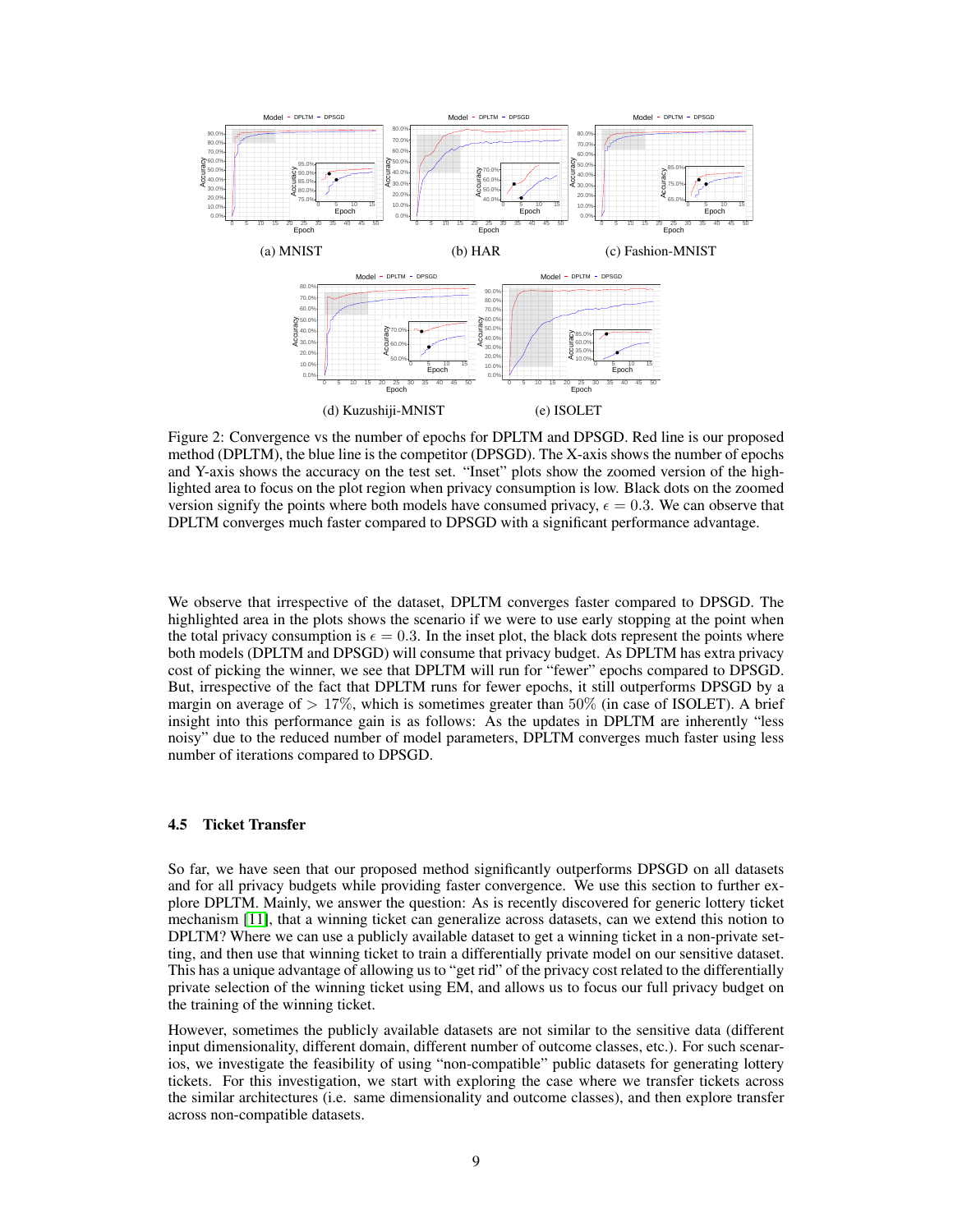#### 4.5.1 Transfer Across Similar Architectures

To test the ticket transfer across similar architectures, we use the Kuzushiji-MNIST dataset to select a winning ticket<sup>[5](#page-9-0)</sup>, and then use the winning ticket to train a differentially private model for MNIST and Fashion-MNIST. Figure [3](#page-9-1) (a,b) shows the results. We observe that in the beginning, when the privacy budget is "loose", that is, in case of less noise, DPLTM trained on a ticket from "another" similar dataset performs similar to DPSGD. But, as the privacy gets tight (decreasing  $\epsilon$ ), DPLTM outperforms DPSGD by a significant margin. This is due to the same phenomenon as discussed earlier, that is, the updates in DPLTM are inherently *less noisy* compared to DPSGD, hence DPLTM can *sustain* a good performance while providing tight privacy guarantees.

<span id="page-9-1"></span>

Figure 3: DPLTM ticket transfer. Figures (a) and (b) show the transfer across similar architectures and Figures (c) and (d) show the transfer across different datasets and domains. We observe that as the privacy budget decreases, our method (DPLTM, red line), significantly outperforms DPSGD (blue line).

#### 4.5.2 Transfer Across Different Architectures

Now we investigate an interesting case, where the publicly available dataset is "quite" different from our sensitive data. Not only in the terms of the domain but also the dimensionality and outcome. To test this scenario, we use the same, Kuzushiji-MNIST dataset to create a winning ticket, and we use the winning ticket to train differentially private models for HAR and ISOLET datasets. As the dimensionality and the output are different between Kuzushiji-MNIST, HAR, and ISOLET, we add an extra layer to the network during ticket generation, which acts as a projection layer to match the dimensionality of HAR or ISOLET. Then during the differentially private training, we remove the top-most layer (projection layer) and the output layer from the selected ticket.

Figure [3](#page-9-1) (c,d) shows the results of this evaluation. We observe a similar trend as before, where we observe similar performance between DPLTM and DPSGD when privacy is "loose", but DPLTM significantly outperforms DPSGD as we decrease  $\epsilon$  (tight privacy). The performance, however, is worse than in the case of transfer across similar datasets. Which is intuitive as we loose some "signal" by crossing the domain and dropping layers from the winning ticket. We leave further exploration of this idea for future studies.

### 4.6 Investigating the Score Function

We have discussed at-length the properties of our new proposed score function and have argued that it selects "good" tickets. We use this section to provide empirical evidence for the claim, that is, to

<span id="page-9-0"></span><sup>&</sup>lt;sup>5</sup>Winning ticket, in this case, is the smallest model closest to the test accuracy on the full model, such that the model parameters in the small model are  $\leq 10\%$  of the full model.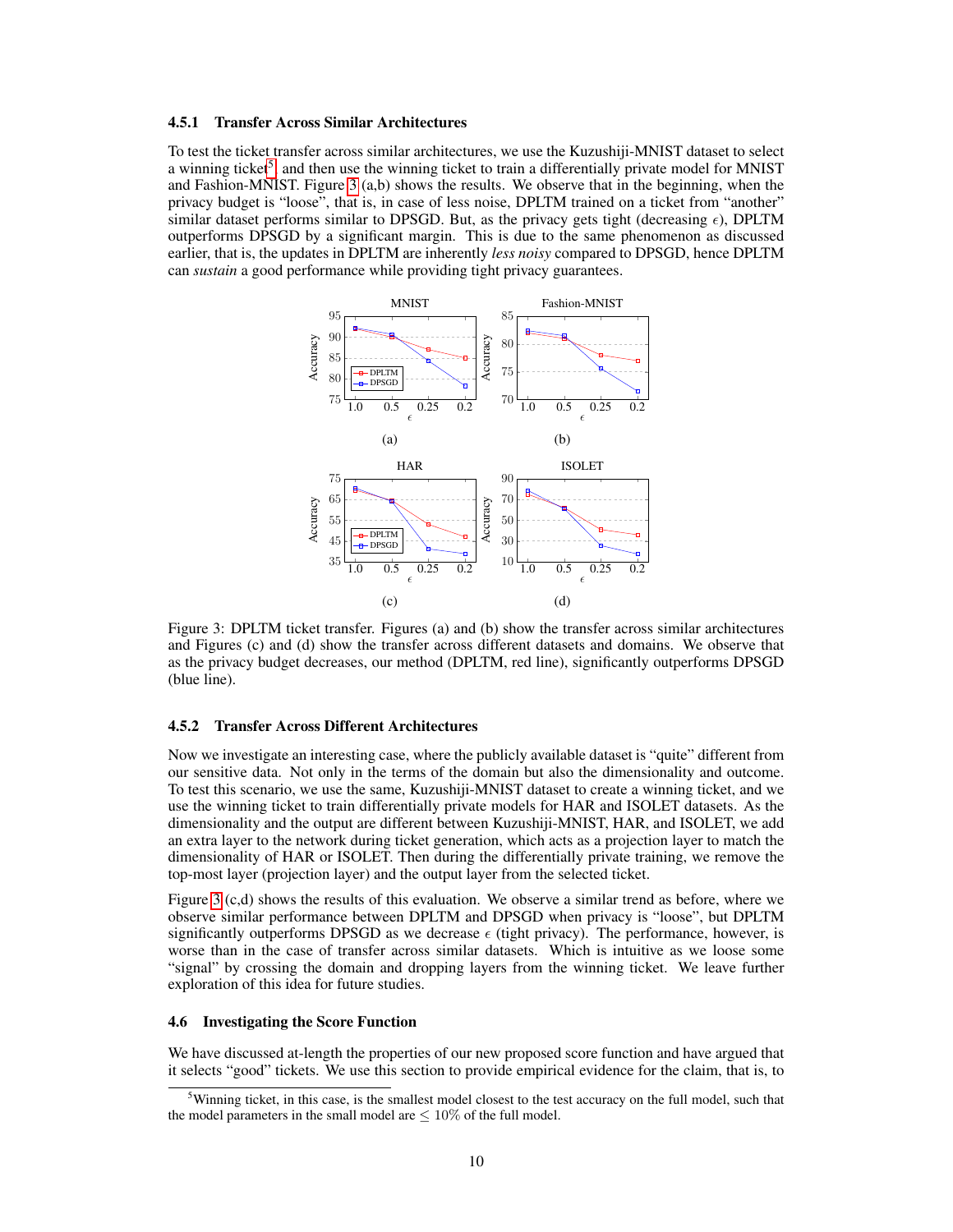answer the question, "What is the impact of using our score function for selecting a winning ticket?". That is, is our score function performing better than a randomly selected ticket. For evaluation, we use the tightest reported privacy budget ( $\epsilon = 0.2$ ) as we would expect our score function to perform worse at this setting, and we compare the average accuracy achieved by our proposed method using the "winning tickets" compared to a randomly selected ticket.

Table [2](#page-10-0) shows the results. We observe that using the winning ticket selected via our custom score function has significant advantage over the use of a randomly sampled ticket, with our winning ticket significantly outperforming the randomly sampled ticket on all datasets. This enforces our claim that using a "winning" ticket with fewer model parameters and high performance, we can achieve good privacy-utility trade-off for differentially private neural networks, and that our custom score function does a good job in selecting such a ticket.

| Dataset         | Winning | Random |
|-----------------|---------|--------|
| <b>MNIST</b>    | 0.84    | 0.79   |
| <b>HAR</b>      | 0.61    | 0.56   |
| Fashion-MNIST   | 0.77    | 0.73   |
| Kuzushiji-MNIST | 0.60    | 0.54   |
| <b>ISOLET</b>   | 0.58    | 0.33   |
|                 |         |        |

<span id="page-10-0"></span>Table 2: Comparing accuracy of our winning ticket and a randomly sampled ticket. We observe that using the winning ticket selected via our custom score function has significant advantage over the use of a randomly sampled ticket.

# 5 Related Work

Our related work mainly falls into two categories. First is the prior work related to the lottery ticket mechanism, and second is related to the differential privacy in neural networks.

The lottery ticket hypothesis was introduced in [\[7\]](#page-11-6), and provides evidence that there exist subnetworks within a large network, which when trained in isolation, can perform at-par with the large network. This work was further extended in [\[8\]](#page-11-7), where the initial idea was improved to work on larger, deeper networks. Lottery ticket mechanism since has been further explored, it has been shown that the winning tickets can be used across datasets [\[11\]](#page-11-10), and that the tickets occur in other domains as well, such as in NLP [\[12\]](#page-11-11).

Perturbing the learning process to provide differential privacy has been studied in various contexts [\[13,](#page-11-12) [14,](#page-11-13) [6,](#page-11-5) [15\]](#page-11-14), where gradients are perturbed during the gradient descent, so the resulting weight updates, and hence the model itself is differentially private. Differentially private stochastic gradient descent (DPSGD), proposed by Abadi et al. [\[6\]](#page-11-5), is the most popular and most often used method for differentially private training for a wide variety of neural networks [\[16,](#page-11-15) [17,](#page-12-0) [18\]](#page-12-1). DPSGD, however, falls short on the utility front, as the noise required for preserving privacy in DPSGD scales up proportional to the model size, discussed at length in the Introduction.

# 6 Conclusion

We have proposed DPLTM, an end-to-end differentially private version of the lottery ticket mechanism. Using our custom score function to select differentially private winning tickets, we have shown that DPLTM significantly outperforms DPSGD on a variety of datasets, tasks, and privacy budgets. We have shown that DPLTM converges faster compared to DPSGD, leading to reduced privacy budget consumption with improved utility if early stopping is desired. We have further shown that tickets in DPLTM are transferable across datasets, architectures, and domains. For our future work, we would like to focus on the detailed study of the mechanism when used for differentially private "transfer-learning" and to further improve the utility guarantees, with the extensions to various "other" models such as the Generative Adversarial Networks [\[19\]](#page-12-2).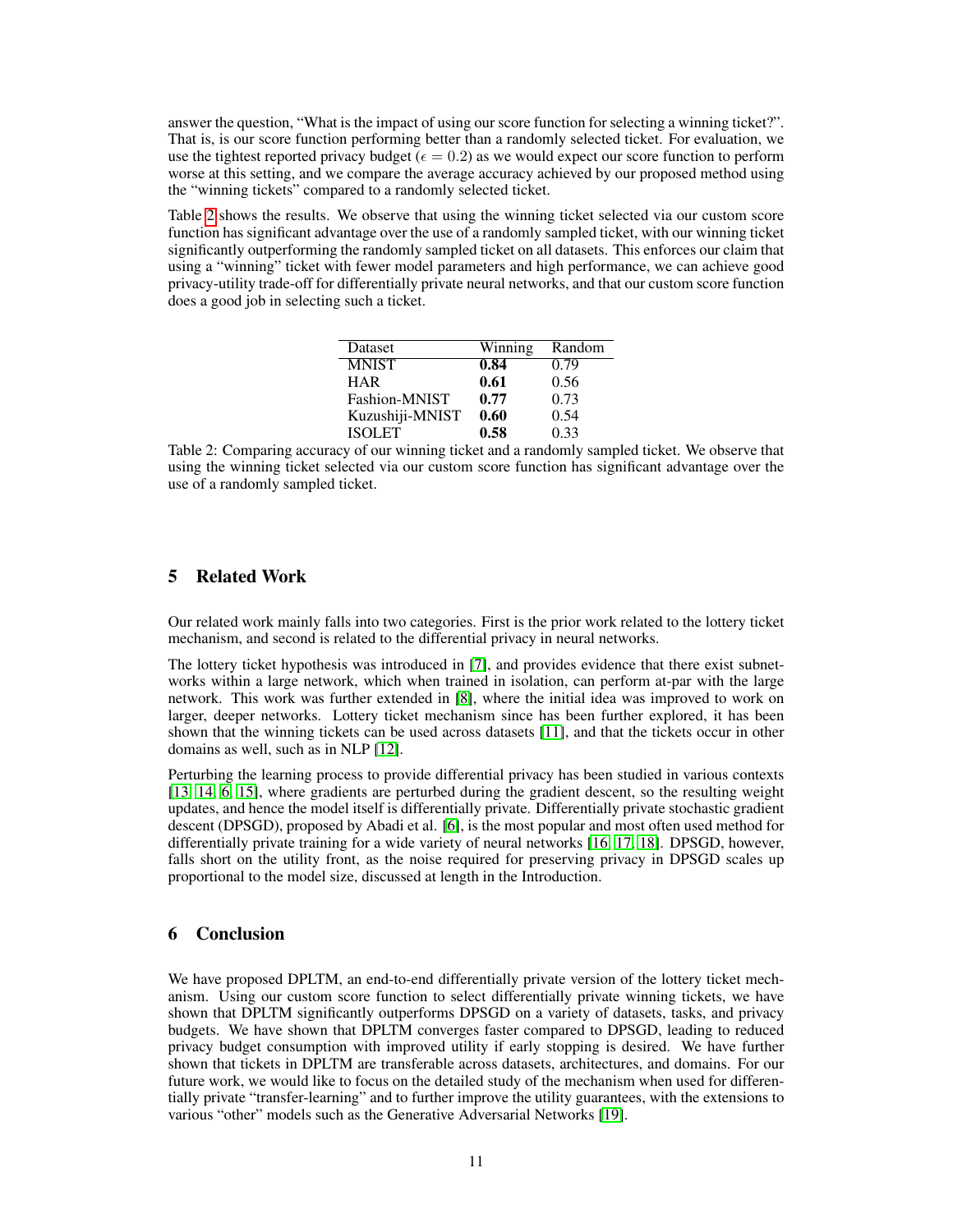## 7 Acknowledgements

Lovedeep Gondara is supported by an NSERC (Natural Sciences and Engineering Research Council of Canada) CGS D award.

### **References**

- <span id="page-11-0"></span>[1] N. Carlini, C. Liu, J. Kos, Ú. Erlingsson, and D. Song, "The secret sharer: Measuring unintended neural network memorization & extracting secrets," *arXiv preprint arXiv:1802.08232*, 2018.
- <span id="page-11-1"></span>[2] M. Fredrikson, S. Jha, and T. Ristenpart, "Model inversion attacks that exploit confidence information and basic countermeasures," in *Proceedings of the 22nd ACM SIGSAC Conference on Computer and Communications Security*, pp. 1322–1333, ACM, 2015.
- <span id="page-11-2"></span>[3] C. Song, T. Ristenpart, and V. Shmatikov, "Machine learning models that remember too much," in *Proceedings of the 2017 ACM SIGSAC Conference on Computer and Communications Security*, pp. 587–601, ACM, 2017.
- <span id="page-11-3"></span>[4] X. Wu, M. Fredrikson, S. Jha, and J. F. Naughton, "A methodology for formalizing modelinversion attacks," in *2016 IEEE 29th Computer Security Foundations Symposium (CSF)*, pp. 355–370, IEEE, 2016.
- <span id="page-11-4"></span>[5] C. Dwork, F. McSherry, K. Nissim, and A. Smith, "Calibrating noise to sensitivity in private data analysis," in *Proceedings of the Third Conference on Theory of Cryptography*, TCC'06, (Berlin, Heidelberg), pp. 265–284, Springer-Verlag, 2006.
- <span id="page-11-5"></span>[6] M. Abadi, A. Chu, I. Goodfellow, H. B. McMahan, I. Mironov, K. Talwar, and L. Zhang, "Deep learning with differential privacy," in *Proceedings of the 2016 ACM SIGSAC Conference on Computer and Communications Security*, pp. 308–318, ACM, 2016.
- <span id="page-11-6"></span>[7] J. Frankle and M. Carbin, "The lottery ticket hypothesis: Finding sparse, trainable neural networks," *arXiv preprint arXiv:1803.03635*, 2018.
- <span id="page-11-7"></span>[8] J. Frankle, G. K. Dziugaite, D. M. Roy, and M. Carbin, "The lottery ticket hypothesis at scale," *arXiv preprint arXiv:1903.01611*, 2019.
- <span id="page-11-8"></span>[9] F. McSherry and K. Talwar, "Mechanism design via differential privacy," in *48th Annual IEEE Symposium on Foundations of Computer Science (FOCS'07)*, pp. 94–103, IEEE, 2007.
- <span id="page-11-9"></span>[10] V. Nair and G. E. Hinton, "Rectified linear units improve restricted boltzmann machines," in *Proceedings of the 27th international conference on machine learning (ICML-10)*, pp. 807– 814, 2010.
- <span id="page-11-10"></span>[11] A. S. Morcos, H. Yu, M. Paganini, and Y. Tian, "One ticket to win them all: generalizing lottery ticket initializations across datasets and optimizers," *arXiv preprint arXiv:1906.02773*, 2019.
- <span id="page-11-11"></span>[12] H. Yu, S. Edunov, Y. Tian, and A. S. Morcos, "Playing the lottery with rewards and multiple languages: lottery tickets in rl and nlp," *arXiv preprint arXiv:1906.02768*, 2019.
- <span id="page-11-12"></span>[13] A. Rajkumar and S. Agarwal, "A differentially private stochastic gradient descent algorithm for multiparty classification," in *Artificial Intelligence and Statistics*, pp. 933–941, 2012.
- <span id="page-11-13"></span>[14] S. Song, K. Chaudhuri, and A. D. Sarwate, "Stochastic gradient descent with differentially private updates," in *2013 IEEE Global Conference on Signal and Information Processing*, pp. 245–248, IEEE, 2013.
- <span id="page-11-14"></span>[15] R. Shokri and V. Shmatikov, "Privacy-preserving deep learning," in *Proceedings of the 22nd ACM SIGSAC conference on computer and communications security*, pp. 1310–1321, ACM, 2015.
- <span id="page-11-15"></span>[16] L. Xie, K. Lin, S. Wang, F. Wang, and J. Zhou, "Differentially private generative adversarial network," *arXiv preprint arXiv:1802.06739*, 2018.